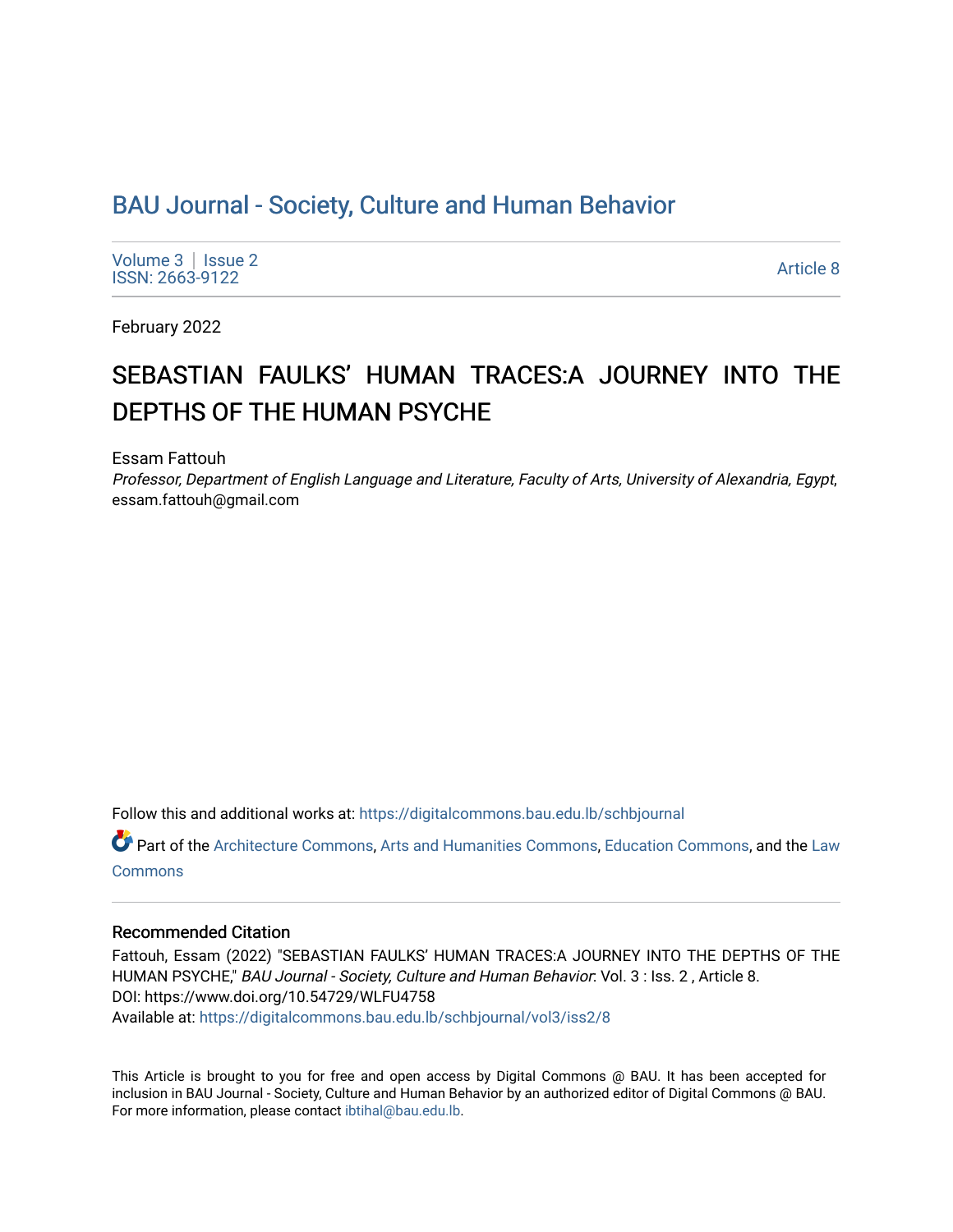## SEBASTIAN FAULKS' HUMAN TRACES:A JOURNEY INTO THE DEPTHS OF THE HUMAN PSYCHE

### **Abstract**

Sebastian Faulk's novel, Human Traces (2006), embarks on a new trend in contemporary English fiction. Through its representations of two main protagonists, pioneers in the field of psychology between the 1870s and 1918, Faulks traces the formative years of the development of the young discipline of psychiatry. Even though Faulks works in the realist traditions of Charles Dickens and George Eliot, yet he delves into such major questions as the role of unconscious motivations in human individual behaviour, the causes of mental illness, and the very attempt to understand the nature of the human being. The time frame of the novel expands from the portrayal of the struggles and relationships of a handful of individuals, to encompass the entire sweep of human evolution. Thus, Faulks in Human Traces introduces a radically new dimension in the development of the novel. This paper offers an attempt at evaluating the innovative thematic and technical achievement of a major work of modern fiction.

### Keywords

Sebastian Faulks, contemporary fiction, historical fiction, history of psychiatry, mental illness, human evolution.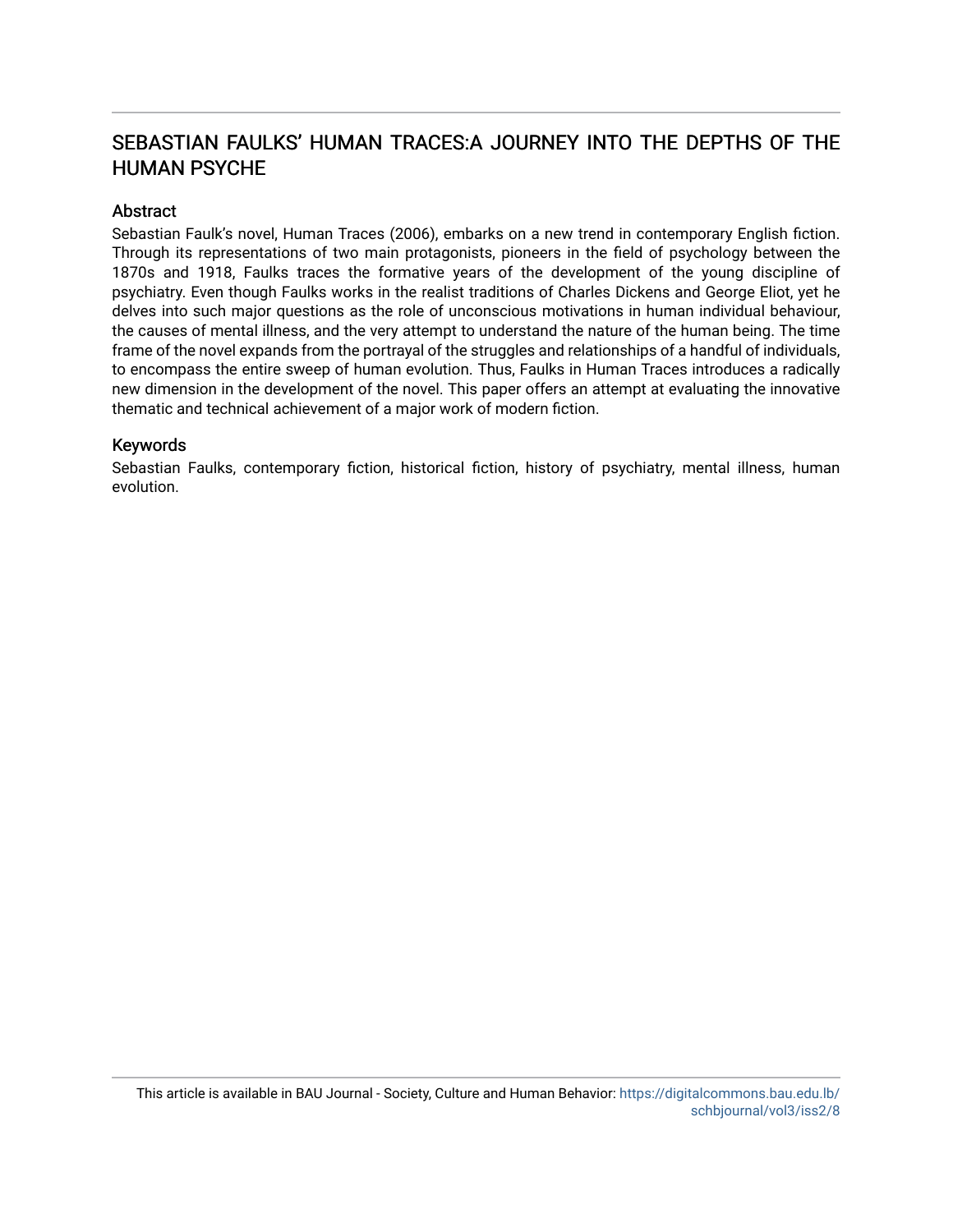Today's fiction market has annually witnessed the publication of dozens of novels that compete with one another in depth, in message, and in entertainment value. Very few of these works actually attempt an original contribution to the genre, whether in terms of form or content.

In this regard, Sebastian Faulks' *Human Traces* (2006) stands out from the run of the mill. It represents a serious, and highly original, attempt at an innovative contribution to the genre. In form, it may be seen as an extension, on the one hand of the classic English novel, as it flourished in the nineteenth century in the hands of Dickens and George Eliot; and on the other, of the New Journalism developed by Thomas Wolfe, Norman Mailer and Joan Didion. What it does, in appropriating these pre-existent forms, makes of it, however, something challenging and utterly new.

Sebastian Faulks, born in 1953 into a well-to-do English family, majored in English literature at Cambridge before going on to work in journalism, and eventually becoming Literary Editor at *The Independent*. Faulks has won several awards for his fiction – from British Book Awards Author of the Year (1994), to honorary doctorates, to the CBE. His seventh novel, *Human Traces* has been described as 'A masterpiece, one of the great novels of this or any other century'[1](#page-2-0) .

*Human Traces* combines the genres of biography, intellectual history, and the psychological novel, in a single literary work. As previously mentioned, it is also a traditional historical novel, its events described as taking place between the 1870s and the years after the end of the First World War. It centres on the lives and relationship of two main fictional characters, both of whom pursue careers as medical men. The two of them devote their working lives to a quest to understand the riddle of human consciousness, in its relationship to mental illness. Jacques Rebière, a Frenchman from a fairly humble rural background, and Thomas Midwinter, the son of a minor landowning English family, are brought together in a quest to answer the most profound question facing humanity – the essence of the human psyche. Their attempts to define the nature and causes of psychosis, and to find a cure for mental illness, will bring them into relationship with distressed psychiatric patients, and into explorations in anatomy, hypnosis, and early theories on psychoanalysis.

The novel takes us on a journey in time and space, from a mental asylum in the English countryside, where Thomas finds his first employment as a medical practitioner, to the lecture halls of Paris; from the operating theatres and dissecting labs of various medical establishments, to the depths of the unexplored forests of East Africa. Later, the plans developed by Jacques and Thomas for the founding of a model psychiatric institution will involve them in travels to Austria and to California.

Faulks devoted no less than five years to preparing for this novel. Even though his two protagonists are imaginary, yet all the pioneers in the competing fields of early psychology get a mention in this erudite and comprehensively researched work of historical fiction. Scientists who lived, lectured and wrote during the period are constantly present, either by naming, or by implication; in descriptions of psychiatric method – or, as in the case of the figure of Jean-Martin Charcot (1825-1893), actually as characters in the novel. The author has researched intensively to gain the fullest possible knowledge of the scientific world of the nineteenth and early twentieth centuries. His vivid representations of the historical context have been achieved through voluminous reading, but also through personal consultations with anatomists, physiologists, brain surgeons and historians of science.

Born into a rural family of small landowners, Jacques begins life in a remote corner of Brittany, where much of his day is spent in routine drudgery, helping to maintain the family farm. In spite of his absorption in practical tasks, he early on develops as an introvert and a would-be scientist, conducting experiments in his room, dissecting small animals to understand their anatomy. Through the help of the local priest, Abbé Henri, who furnishes him with books and equipment, Jacques is encouraged to work to gain a scientific education.

Jacques yearns to remember his mother who died when he was small. He is haunted by his inability to recall the features of her face, or anything about her character. He finds himself ever more drawn to this question by the mental illness of his brother Olivier, whose distressed condition he strives to understand. Olivier, before he became psychotic, had been the younger brother's

**.** 

<span id="page-2-0"></span><sup>&</sup>lt;sup>1</sup> In a review by former Artistic Director of the Royal Shakespeare Company and the National Theatre, Trevor Nunn. [\('A Week in December by Sebastian Faulks',](https://www.theguardian.com/books/2009/aug/23/week-in-december-faulks) *The Guardian*, August 23, 2009.)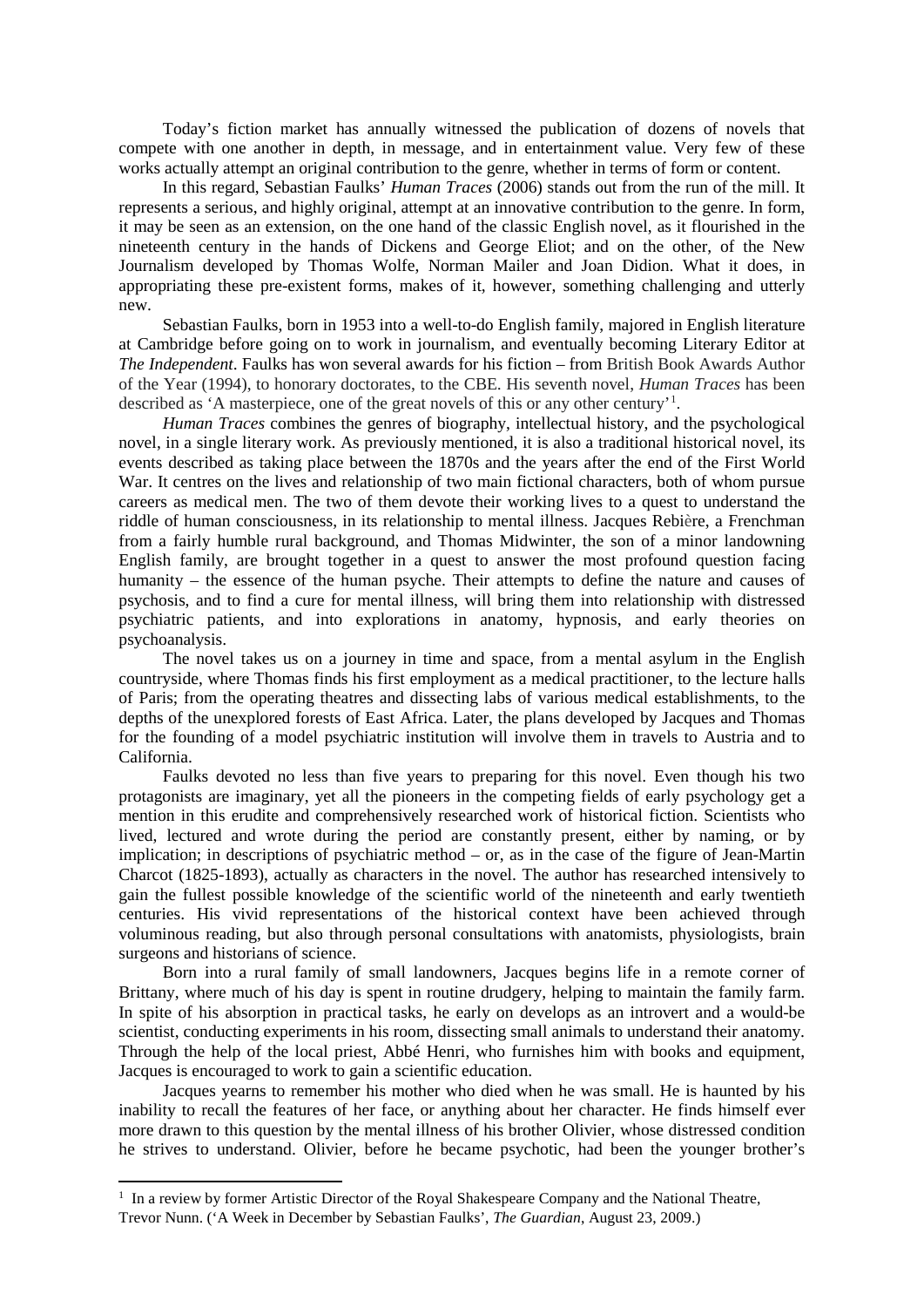mentor and guide, and Jacques would press his brother for information about their mother. Jacques' father, Old Rebière, is a practical and hard-hearted man, of limited imagination. Faulks describes this character as 'a man who had not lifted his gaze from the landscape of his birth; his existence had been that of the crab under the rock, while before him the sea lay unregarded'.<sup>[2](#page-3-0)</sup> Before his illness, Olivier was gifted and intelligent. Jacques, witnessing the deterioration of this older brother, his sole childhood companion, reflects, 'I want my brother back.'<sup>[3](#page-3-1)</sup>

Old Rebière has Olivier chained up in the stable, and eventually sent away to an insane asylum, after Olivier's behaviour became threatening and destructive. The impulse to understand what has become of Olivier, and to find a means of curing the derangement of all the Oliviers of the world, becomes a driving motivation for Jacques' choice to train in medicine (and later, to explore the young field of psychiatry).

Thomas, the novel's second protagonist, the favoured child of a small landowner and businessman, grows up in a wealthier household, one that employs servants. The young man at first hopes to study literature, pursuing an interest that began in childhood. He finds himself drawn to the works of Shakespeare, particularly the playwright's interest in madness, and unusual mental states generally. Shakespeare, the young Thomas says, 'tells you things that he's discovered, like a great inventor'.[4](#page-3-2) With encouragement from his sister Sonia, he moves from literature to the study of philosophy and intellectual history. When he becomes a student at Cambridge, he finds himself drawn towards a career in medicine. Like Jacques, he begins to seek to understand human psychology, and the origins of psychosis.

The two men get to know one another while Thomas is on holiday in France, visiting his sister Sonia. Even from their very first meeting – before either can be fluent in the other's language – they experience a mutual admiration and sense a compatibility between them. Both the young men are only at the beginning of their medical studies. All the same, they vow, there and then, that once qualified, they will work together to understand mental illness: 'It is the project of a lifetime'.<sup>[5](#page-3-3)</sup> Their relationship is consolidated after Jacques marries Thomas' much-loved sister Sonia.

The later relationship between Jacques and Thomas, however, proves to be not entirely without conflict. Just as the First World War created a rift between European nations, the friendship between the two protagonists becomes strained, as a degree of competition develops between them, that seems destined to end in a conclusive rupture. The suicide of Jacques' brother Olivier, whose mental condition was the main motivation in Jacques' choice of the psychiatric profession, compounds the hostility, since Olivier was under the care of Jacques' colleague Thomas.

The other cause of the falling out between the two friends and colleagues is Jacques' misdiagnosis of the illness of a woman named Katharina, who will later become Thomas' wife. In his eagerness to apply early psychoanalytic methods to Katharina's case, focused as he is on her alleged 'hysteria',[6](#page-3-4) Jacques fails to recognise that his patient suffers from a life-threatening *physical*  complaint—that large cysts have developed in one of her ovaries, threatening her life.

Jacques' misguided interpretive approach, both in theory and application, here evokes the methodology of Sigmund Freud (1856-1939), and of his colleague Josef Breuer (1842-1925). The case of Breuer's patient 'Anna O', whom Breuer treated in the early 1880s, fascinated Freud. A coauthored work with Breuer, *Studies on Hysteria* (1895)<sup>[7](#page-3-5)</sup>, deals with this and similar cases, in which early sexual and other traumas are viewed as leading the patient to develop emotional and also physical disorders. When such memories are forgotten – repressed by a mind which finds them too painful to confront – neurosis and/or psychosis are said to develop. The purpose of the psychoanalytic 'talking cure' is to enable the repressed memories to be brought into conscious awareness, thus freeing the sufferer from their spell. Freud was to make of such early case studies the foundation of his entire psychiatric method.[8](#page-3-6) As in the case of the historical Anna, the fictional

**.** 

<span id="page-3-0"></span><sup>2</sup> Sebastian Faulks, *Human Traces*. 2005. London: Vintage, 2006, p.11.

<span id="page-3-1"></span> $3$  p.216.

<span id="page-3-2"></span><sup>4</sup> p. 38.

<span id="page-3-3"></span> $5$  p.56.

<span id="page-3-4"></span><sup>6</sup> pp. 294-309, 311.

<span id="page-3-5"></span><sup>7</sup> *Studies on Hysteria* (1895) is generally regarded as the founding document of psychoanalysis.

<span id="page-3-6"></span><sup>8</sup> See, Josef Breuer and Sigmund Freud, 'Fraulein Anna O', in the Standard Edition of the *Complete Works of Sigmund Freud*, vol.2, ed. J. Strachey. London: Hogarth Press, 1955. Incidentally, it was 'Anna' – her real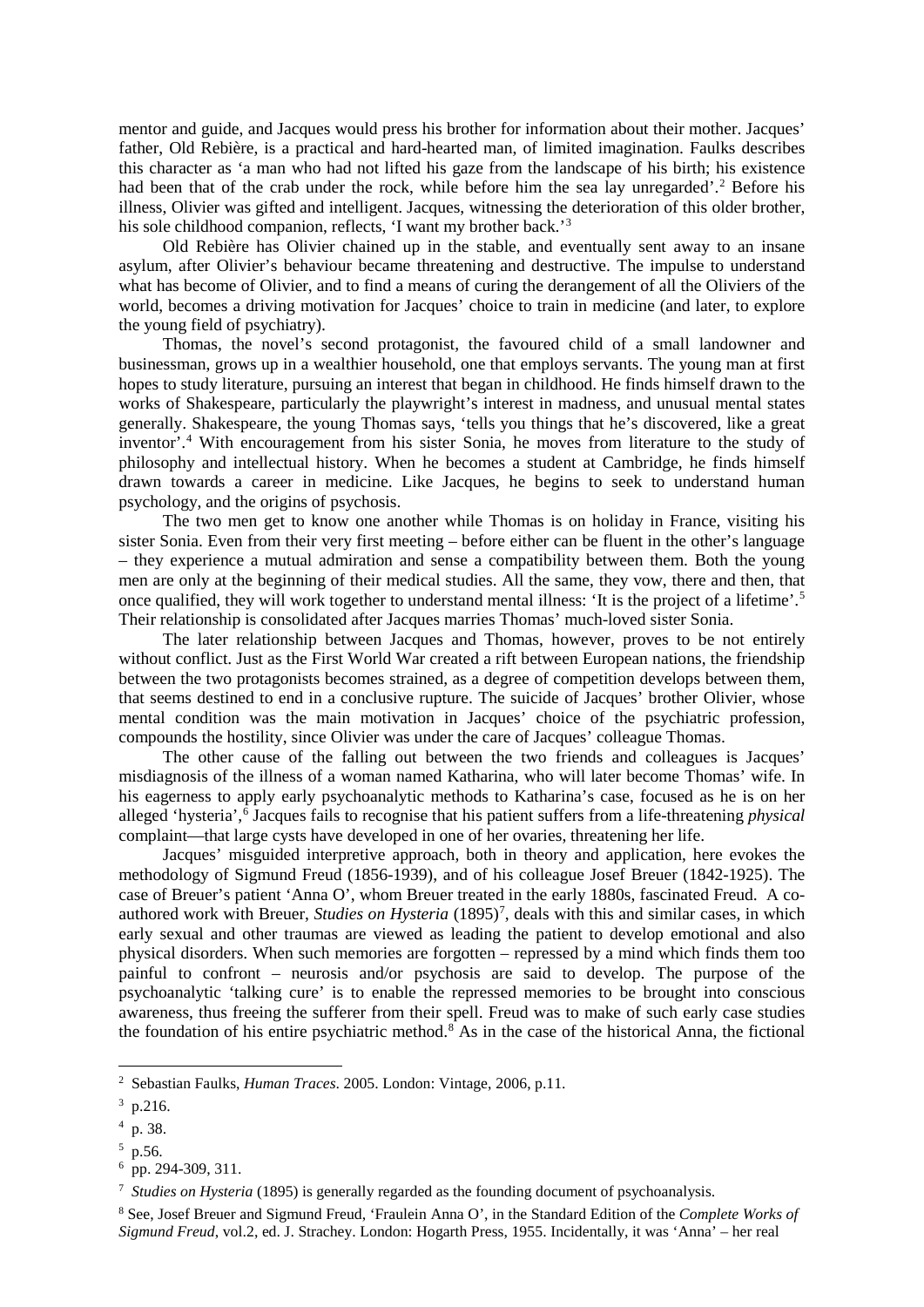Katharina of *Human Traces* is said to have been affected by the illness and death of her father. And like 'Anna O.', she suffers from physical symptoms that Jacques erroneously ascribes to psychological causes.

The other case to which Faulks implicitly refers is that of Freud's tragic young patient, fourteen-year-old 'M'. The young girl, according to Freud, suffered from 'an unmistakable hysteria, which quickly and thoroughly improved' under his treatment. But the patient 'still complained' of pain in her abdomen – pain, which in Freud's view, was merely one more psychosomatic symptom, a manifestation of hysteria. For a reason not explained, the girl's parents decided to end her treatment with Freud. Two months later, she died of 'sarcoma of the abdominal glands.' Being exclusively focused on the allegedly psychosomatic nature of the patient's illness – although trained as a medical physician, supposedly competent to diagnose and treat physical disorders – Freud had failed to detect his patient's abdominal cancer. Even after the patient died, he continued to insist that the cancer had been induced in the first place as a psychosomatic outcome of the girl's psychological 'hysteria'.[9](#page-4-0)

The fictional Jacques, captivated by the methods of early psychoanalysis, falls into a similar error. In a lengthy analysis of the alleged causes of Katharina's illness, he concludes that his patient entertained a repressed desire for an older man, and hence she regarded her mother as a sexual rival for this man's attentions. It was, Jacques mistakenly contends, the death of Katharina's father, leaving her mother free to marry the object of her desire, that triggered the younger woman's (hysterical) physical symptoms:

I felt that the preconditions for the onset of her hysteria were now established beyond doubt: namely that a traumatic incident had been deliberately suppressed by her conscious mind because she found the implications of it intolerable. This sum of psychological excitation, being denied proper release, had converted itself … into the distressing symptoms – the abdominal discomfort, the joint pains in arms and fingers.<sup>[10](#page-4-1)</sup>

When Thomas comes across this commentary of Jacques, Thomas is moved to take swift action. By referring Katharina to a surgeon for an operation, he saves her life – shortly after which the two people fall in love and marry. This outcome further widens the rift between Thomas and Jacques. Thomas also offends Jacques by a public lecture in which Thomas very explicitly and publicly mocks Freudian psychoanalytic theory, including Freud's concept of the Oedipus complex. Jacques takes his colleague's debunking of Freud as a deliberate attack on himself.<sup>[11](#page-4-2)</sup>

Another key concern of Faulks in *Human Traces* involves him in an ambitious undertaking – nothing less than to understand the nature of human beings, and how evolution over tens of thousands of years has made of them what they are today. At one point in the novel, the author takes us to the Great Rift Valley in what is now Tanzania in East Africa, where Thomas is powerfully moved by confronting footprints fossilised in the hardened volcanic ash. The prints give conclusive evidence of the former presence in this place of proto humans: a male and female with their child. As Thomas gazes down on these traces of the beginning of human evolution, he has a vision of all the griefs and suffering of contemporary human beings – the predicament that evolution has brought them to – their terrible vulnerability to mental illness, with the cruelty and negligence the world

**.** 

name Bertha Pappenheim – who first gave the name 'the talking cure' to the early psychoanalytic approach to work with patients. See also, Mikkel Borch-Jacobsen, *Remembering Anna O: A century of mystification*. London: Routledge, 1996.

<span id="page-4-0"></span><sup>9</sup> Freud reports on this case in *The Psychopathology of Everyday Life* (1901): 'The hysteria, to which she was greatly predisposed, took the tumour-formation as a provocative agent …' (p.142). This, and similar errors encountered in Freud's psychoanalytic approach, are critically examined in a sceptical account of Freud's practice and legacy by Richard Webster*: Why Freud Was Wrong: Sin, Science and Psychoanalysis.* (New York: Harper Collins, 1995.)

<span id="page-4-1"></span><sup>10</sup> pp. 303-4.

<span id="page-4-2"></span><sup>&</sup>lt;sup>11</sup> Thomas describes the observable competition of young boys with their fathers for the mother's attention as 'a sort of commonplace, a fireside truth, quite interesting in its way'; but adds that 'by no stretch of the imagination' could this rivalry 'form part of the basis of a treatment for the biologically insane' (pp.495-6). (His discourse, during the lecture, on human evolution and its relationship to mental illness, also offends and fails to convince his audience. pp. 512-13.)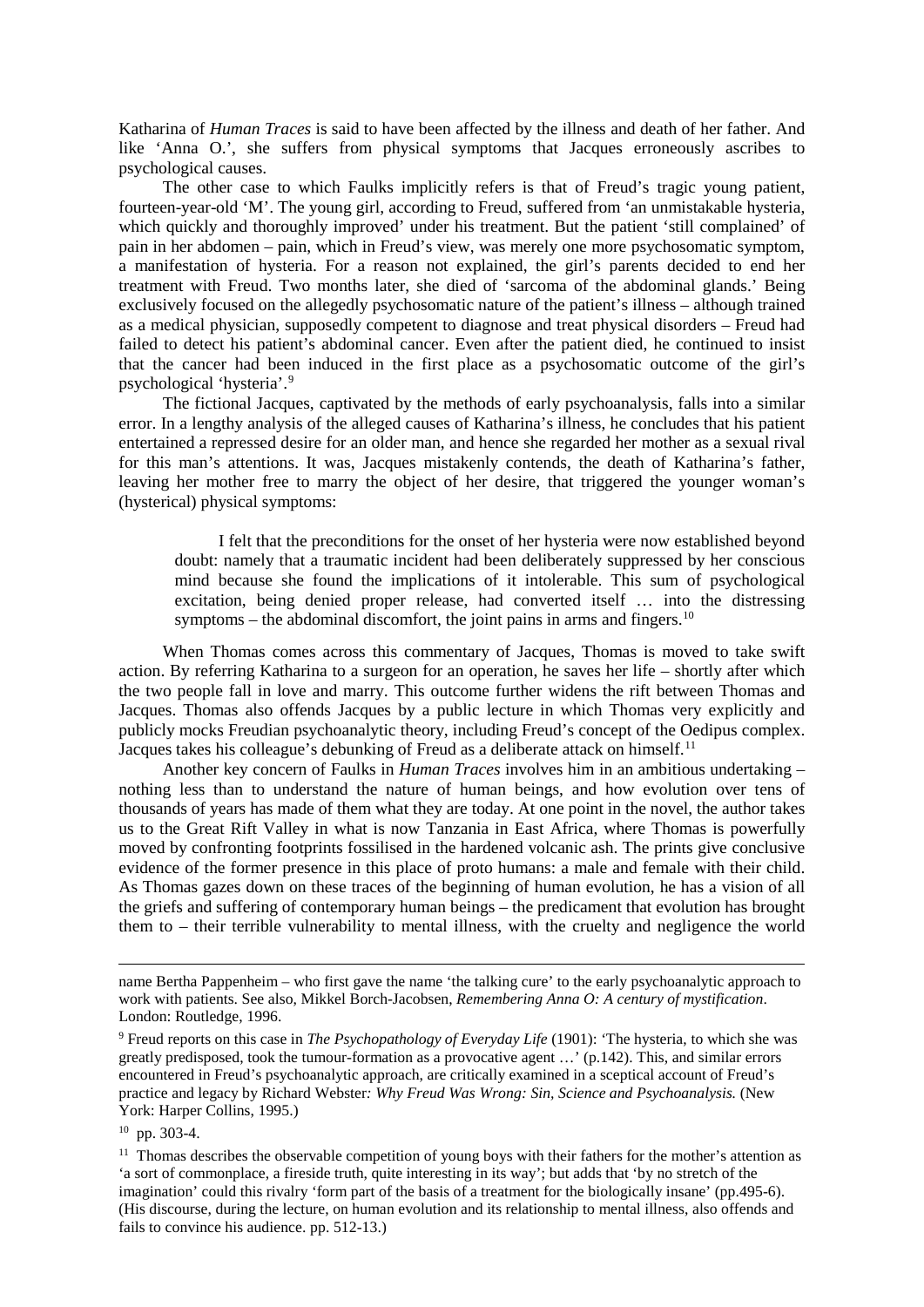inflicts on the mentally ill. Thomas was to write later to his wife, describing how he bemoaned the brevity of life and how, with a howling scream, he had lowered his face into the earth.

From here, the author asks us to speculate, how do we come to be the creatures of today? Other questions present themselves for Faulks: Is it possible, that the human race in the past commonly experienced hearing voices – a phenomenon it seems now largely, but not entirely, confined to people suffering with mental illness? Has the actual physiology of the human brain changed over time? Hearing voices, Thomas speculates, was once a useful faculty, enabling people to communicate with their world and each other. Psychosis, as in schizophrenia (formerly known as 'dementia praecox'), is, he believes, a wrong turning in human development, an evolutionary dead end to what was once a powerful capacity of the normal human mind. It was once an essential tool for human survival; but as the capacity to remember and communicate through words had slowly developed, humans had lost the need for it.

The novelist Virginia Woolf was among the first, through stream of consciousness, to represent the workings of the human mind in a state of psychosis. Woolf herself had direct experience of nervous breakdown, with bouts of severe depression, acute anxiety and psychotic episodes, that in the end drove her to take her own life. Faulks, no doubt, in his portrayal of the mental confusion and distress suffered by Olivier, implicitly evokes an association with this tragic literary figure, and her creation of the character of Septimus in her novel *Mrs Dalloway* (1925)*.* 

Like Woolf in *Mrs Dalloway,* Faulks deploys a stream-of-consciousness technique to represent the inner monologue of Olivier in his psychotic state. In the final encounter between Olivier and Thomas, who is acting as his doctor, and who does his best to understand and communicate with his patient, Thomas, with all his good intentions, his kindness and sympathy, is shown as failing to comprehend Olivier's intense panic and confusion. Part of the content of Olivier's psychotic imaginings involves a preoccupation with themes to do with France and Germany, that seem to presage the impending war. In fact, it seems that Faulks attributes to some individuals, including the mentally deranged, a capacity to intuit impending catastrophe. He would have been aware of the apparently clairvoyant faculties of the psychiatrist Carl Jung, who experienced several disturbing visions in the year before the First World War, and that he would later identify as premonitions of the war.<sup>[12](#page-5-0)</sup>

Olivier in his mental confusion, as the knowledge of the impending war grows within his deranged psyche, attempts to sacrifice himself, in the erroneous belief that his own death might atone and prevent the threatening doom about to be unleashed by the 'sane' people of this world:

'A great war is coming to the world.'

'And it's his fault. It is Olivier's fault.'

'The mother-killer carries the sins of the world.'

'In his name ten million will die.'

'I will take the special book and stop the war if I can shade the letters of my name again and again. Take my pen here and shade out the 'o' every time I see it in every line of the book  $\ldots$ <sup>[13](#page-5-1)</sup>

Shortly after this, believing that his death will atone for the sins of humanity, Olivier rushes to his own self-destruction by throwing himself over a precipice.

With the coming of the war the dream the two men shared, of finding a cause and a cure for mental illness, is shattered and evaporates – each of them bitterly disillusioned by the impossibility of realising the bright hopes of their youth. Each concludes that he has spent his life in pursuit of a mirage.

In the attempt through medical practice and theory to realise their ambitious goal, they have, moreover, failed to take account of the unconscious motivations that have all along been driving their separate professional lives, and their quests for knowledge. These unconscious drives prove to

 $\overline{a}$ 

<span id="page-5-0"></span> $12$  In 1913, he began to have intuitions of an impending terrible event: 'I realised that a frightful catastrophe was in progress. I saw the mighty yellow waves, the floating rubble of civilisation, and the drowned bodies of uncounted thousands. Then the whole sea turned to blood … An inner voice spoke: "Look at it well; it is wholly real and it will be so. You cannot doubt it".' C. G. Jung, *Memories, Dreams, Reflections*. 1961.

<sup>(</sup>London: Collins and Routledge Kegan Paul, 1963), pp.169-70

<span id="page-5-1"></span><sup>13</sup> pp. 410-11.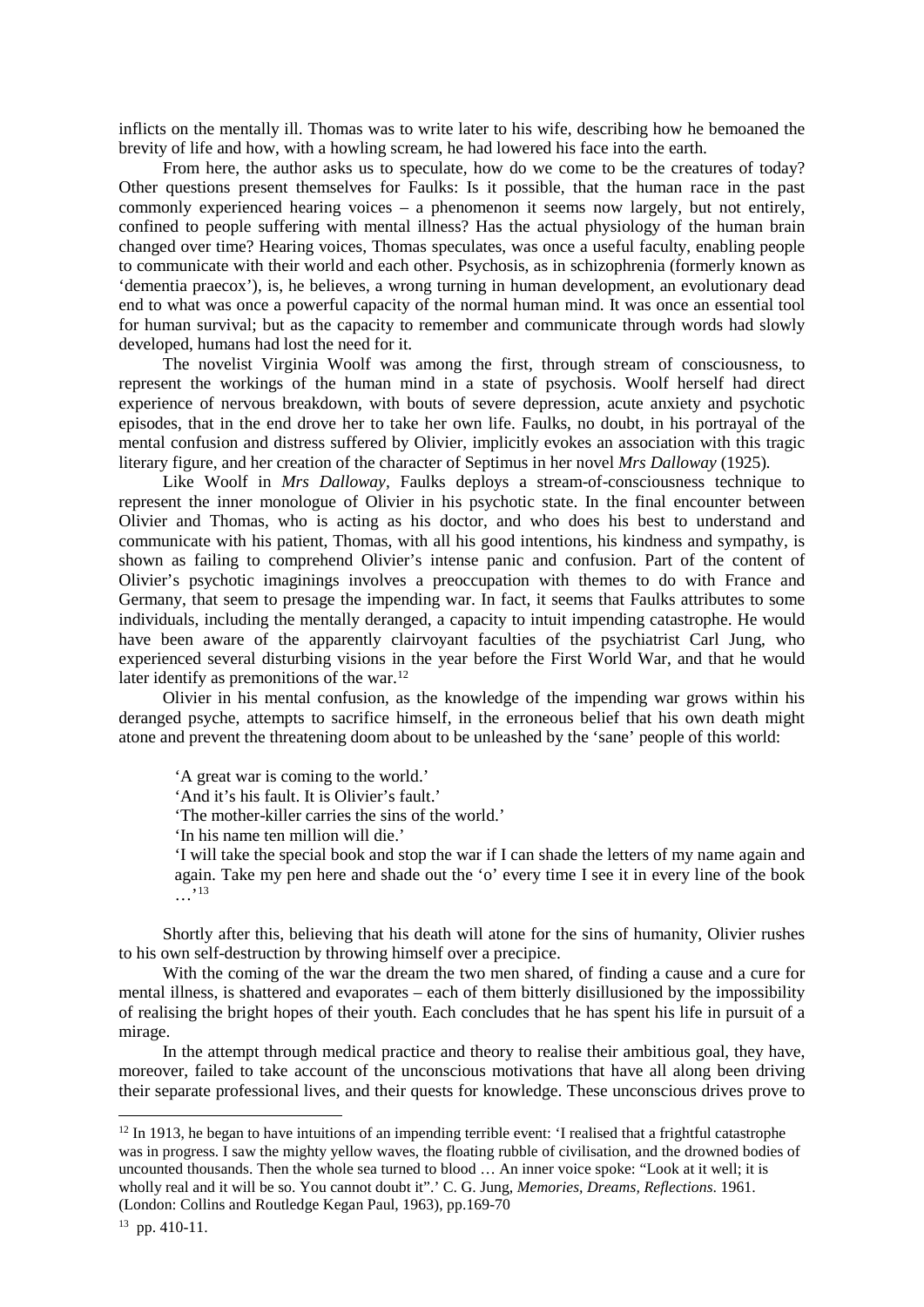be far more complex and powerful than either man ever fully understands. Thomas, for instance, is shocked and surprised, by the realisation that the voices he has heard at different times in his life are no different from those experienced by his psychotic patients. Furthermore, he experiences a state of panic while his wife is giving birth, when he realises clearly the possibility of losing her forever, and that he would miss her for the rest of his days. At this point, the rationalistic medical doctor finds himself on his knees, praying to a God he had never acknowledged:

He knelt down … and offered an awkward prayer to whatever deity might be allowed to exist in the interstices of Mr Darwin's theory … and in his own child-memory of the Bible … He began with many scientific qualifications and apologies to the deity whose existence he had not logically conceded, but ended with a tearful plea to the God of his fathers: please spare my wife and our children and I will always believe in You.<sup>[14](#page-6-0)</sup>

Jacques' affair, on the other hand, with a woman named Roya, whom he has encountered several times before in the novel without acting on the attraction he felt towards her then, takes him totally off guard, and releases formerly repressed passionate impulses of which his conscious mind had been largely unaware. The sheer intensity of this new obsession, at a stroke, banishes his obedient compliance with principles of marital fidelity and ideas of social obligation and duty. In his relationship to Sonia, his desires had been legitimized by marriage, and by the respect he felt towards her and his firm belief that his 'instincts were pure and honourable'. When at last he gives in to his attraction to Roya, and has sex with her, these instincts, we are told, 'had moved over in his mind and left vacant an area of ground where the furtive desires of his unmarried youth, 'the old weeds of lust' have taken root.<sup>[15](#page-6-1)</sup> Sonia's understanding and tolerance of her husband's unfaithfulness at this juncture, is nothing less than heroic.

When Jacques loses his only son on the Italian front in the First World War, he conclusively abandons his logical and sceptical attitude to life. We see him in his bereavement almost hypnotically drawn to consult a medium, in the hope of contacting his lost Daniel. The medium he seeks out is clearly a fraud, who employs cheap tricks to dupe her clients. Yet, confusingly, she talks of a death in snow-covered mountains, amid gunfire, of a man whose name begins with  $D - a$ description that seems to evoke Daniel, and the likely circumstances of his death. After Jacques decamps from the séance in a rage, accusing the medium of being a charlatan, his paternal feelings express themselves in helpless weeping that fails to bring him any relief. The rational man of science finds himself wholly at the mercy of his overwhelming grief. In this crisis, Sonia plays a crucial role, both as Jacques' wife and as Thomas' sister. She is the only character in the novel capable of bringing a degree of consolation to the two male protagonists – if such consolation could ever be possible.

Faulks' novel is not free of flaws – the most significant of which is the author's parade of erudition, in his cataloguing of the names of nineteenth- and early twentieth-century scientific and medical authors; not to mention his lovingly detailed accounts of dissections and surgical operations, as his characters examine the structure of the human brain. Many readers have found the latter somewhat off-putting.

The process whereby the non-rational workings of the unconscious mind are capable of subverting and disrupting the rational, supposedly objective approach favoured by science, expose, as Faulks' novel dramatically demonstrates, the illusion of the powerful and controlling, almost

1

<span id="page-6-0"></span><sup>14</sup> p.393.

<span id="page-6-1"></span><sup>&</sup>lt;sup>15</sup> p. 534